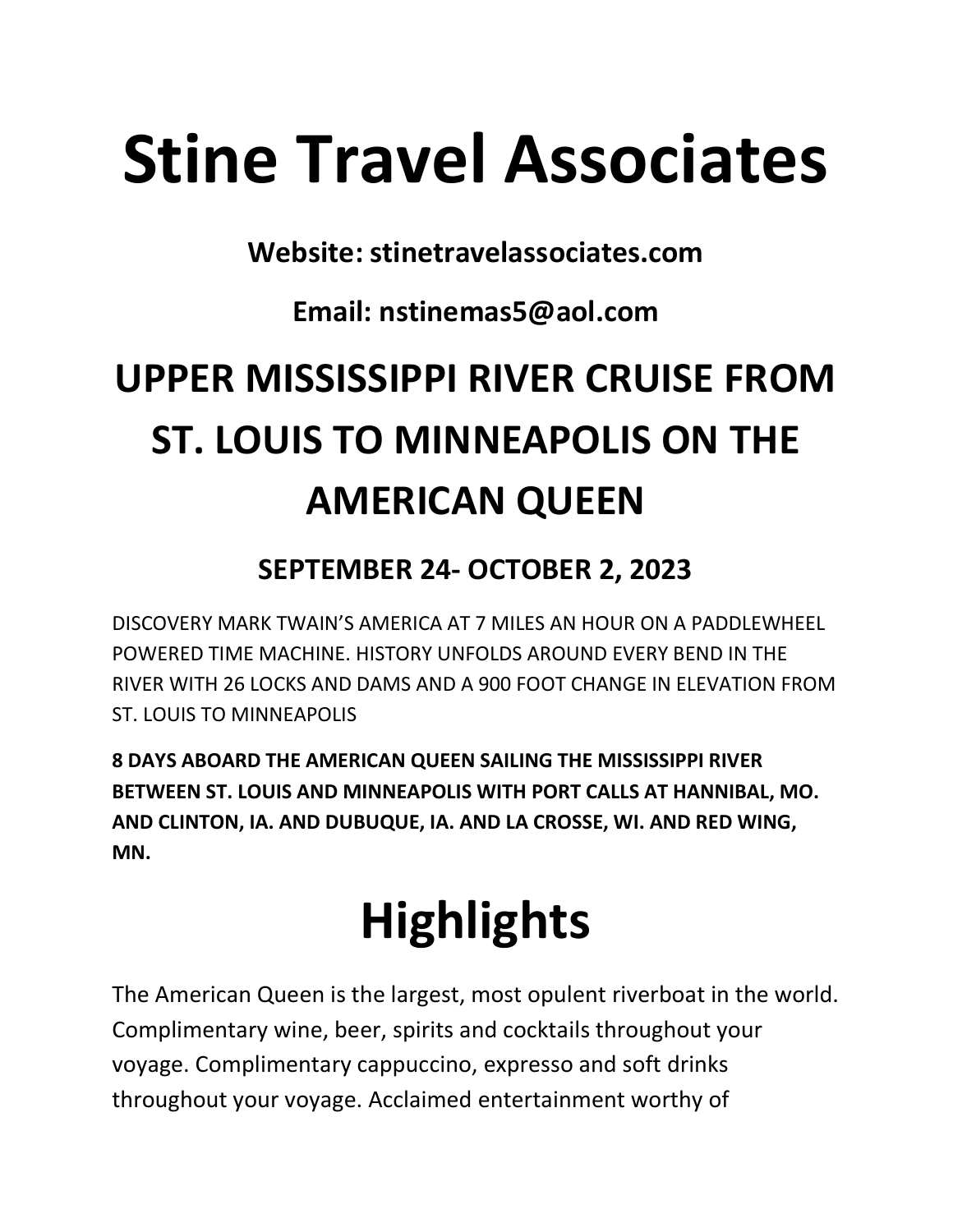Broadway, spectacular revues, cabaret, jazz and blues, six piece orchestra. Daily lectures by the Riverlorian, the onboard history and culture expert. One night hotel stay in St. Louis before your voyage and transfers to the American Queen. Included shore excursions in every port of call.

To view information on the American Queen go to aqvoyages.com. Click on "Vessels" at the top and click on American Queen. You can see a short video, view deck plans, accommodations, dining, entertainment and see information on US river cruising.

Escorted by Bob and Nancy Stine – friends and family are welcome

#### Cost per person double occupancy

**Category A** – Outside Stateroom with private veranda  $$6599$ / $$190$  sq.ft

Category B - Outside Stateroom with open veranda \$6299/190 sq. ft.

Category C – Outside Stateroom with open veranda \$5999/ 150 sq. ft.

#### Bedding choices are 2 twin beds or 1 queen bed

Prices are subject to change

### What is Included

Round trip air from Austin to St Louis and Minneapolis to Austin (other departure cities are available, there may be additional cost). One night in St Louis, seven nights aboard the American Queen, all meals aboard the American Queen, regular shore excursions at every port of call, port charges, transfers and baggage handling.